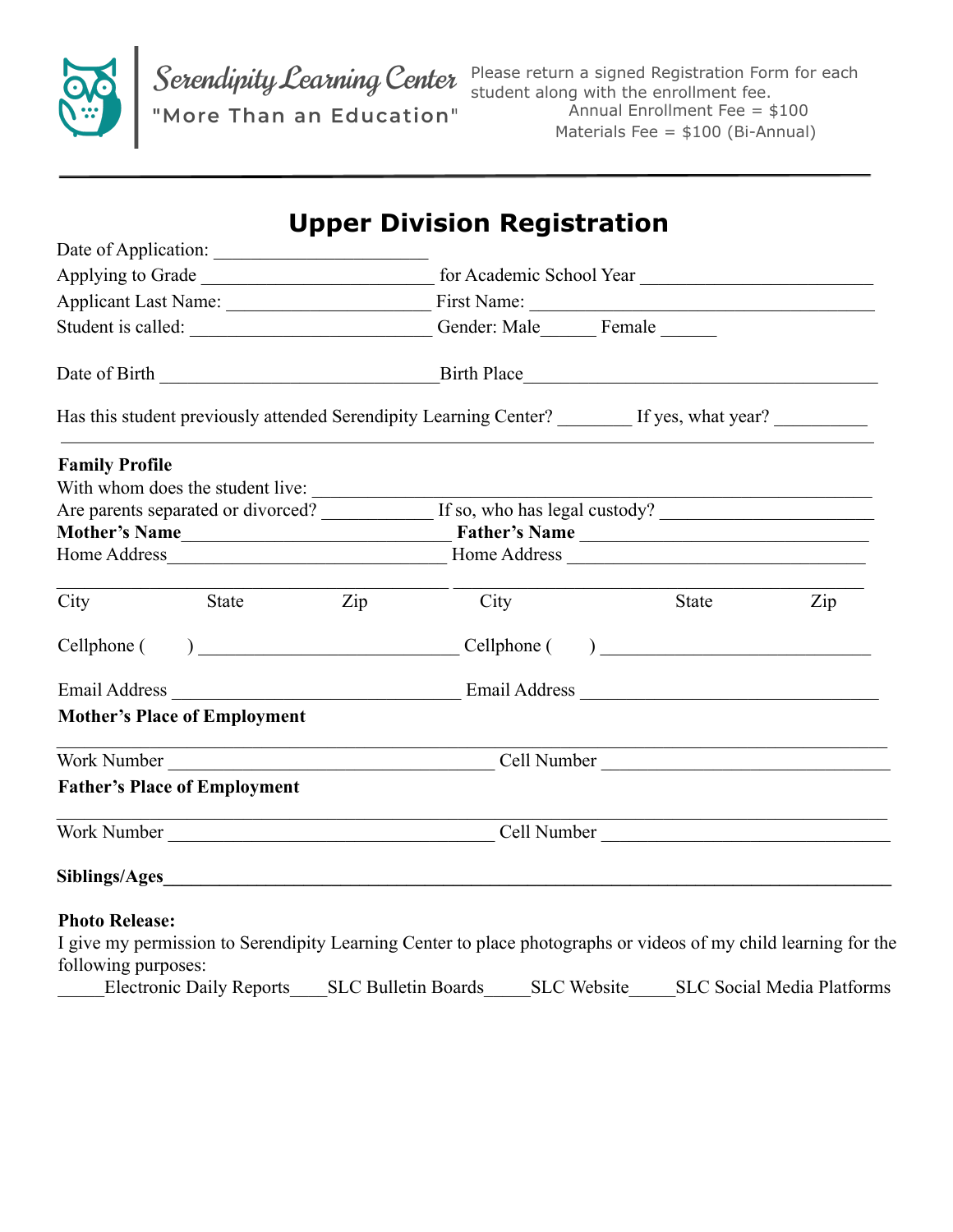**Emergency Contacts**: Child will be released only to the custodial parent or legal guardian and the persons listed below. The following people will also be contacted and are authorized to remove the child from the facility in case of illness, accident or emergency, if for some reason, the custodial parent or legal guardian cannot be reached.

| Name                        | Address                                                                                                                                                                                  | Work#                                                                                                                    | Main# | Relationship                                                                                      |
|-----------------------------|------------------------------------------------------------------------------------------------------------------------------------------------------------------------------------------|--------------------------------------------------------------------------------------------------------------------------|-------|---------------------------------------------------------------------------------------------------|
| Name                        | Address                                                                                                                                                                                  | Work#                                                                                                                    | Main# | Relationship                                                                                      |
| <b>Medical Information:</b> |                                                                                                                                                                                          |                                                                                                                          |       |                                                                                                   |
|                             | I hereby grant permission for the staff of Serendipity Learning Center to contact the following medical<br>personnel to obtain emergency medical care if warranted and I am unavailable. |                                                                                                                          |       |                                                                                                   |
| Doctor:                     |                                                                                                                                                                                          | Address: Phone: Phone:                                                                                                   |       |                                                                                                   |
| Dentist:                    |                                                                                                                                                                                          | Address: Andreas Address Address and Address and Address and Address and Address and Address and Address and A<br>Phone: |       |                                                                                                   |
|                             |                                                                                                                                                                                          |                                                                                                                          |       |                                                                                                   |
|                             | <b>Academic Information</b> (If applicable)<br><b>Name of last school attended:</b>                                                                                                      |                                                                                                                          |       |                                                                                                   |
| City                        |                                                                                                                                                                                          |                                                                                                                          |       | State Dates Attended                                                                              |
|                             | Has your child ever repeated a grade? ______ If yes, which one? _________                                                                                                                |                                                                                                                          |       |                                                                                                   |
|                             | Has your child ever skipped a grade? If yes, which one?                                                                                                                                  |                                                                                                                          |       |                                                                                                   |
| explain:                    |                                                                                                                                                                                          |                                                                                                                          |       | Has your child been suspended or asked to withdraw from any school for any reason? If yes, please |
|                             | Does your child require any accommodations to participate in our educational program? Yes / No                                                                                           |                                                                                                                          |       |                                                                                                   |
|                             | If yes, please state any required accommodations:                                                                                                                                        |                                                                                                                          |       |                                                                                                   |

**\*CREDIT CARD AUTHORIZATION REQUIREMENT:** *Serendipity* requires a valid credit card on file for overdue tuition only. (overdue invoice past 48 hours with mandatory late fee of \$35.00 included). Parents must understand that this credit card will be charged if a payment is more than 48 hours late and that this is a **\***requirement of enrollment at *Serendipity Learning Center*.

 $\mathcal{L}_\mathcal{L} = \{ \mathcal{L}_\mathcal{L} = \{ \mathcal{L}_\mathcal{L} = \{ \mathcal{L}_\mathcal{L} = \{ \mathcal{L}_\mathcal{L} = \{ \mathcal{L}_\mathcal{L} = \{ \mathcal{L}_\mathcal{L} = \{ \mathcal{L}_\mathcal{L} = \{ \mathcal{L}_\mathcal{L} = \{ \mathcal{L}_\mathcal{L} = \{ \mathcal{L}_\mathcal{L} = \{ \mathcal{L}_\mathcal{L} = \{ \mathcal{L}_\mathcal{L} = \{ \mathcal{L}_\mathcal{L} = \{ \mathcal{L}_\mathcal{$  $\mathcal{L}_\mathcal{L} = \mathcal{L}_\mathcal{L} = \mathcal{L}_\mathcal{L} = \mathcal{L}_\mathcal{L} = \mathcal{L}_\mathcal{L} = \mathcal{L}_\mathcal{L} = \mathcal{L}_\mathcal{L} = \mathcal{L}_\mathcal{L} = \mathcal{L}_\mathcal{L} = \mathcal{L}_\mathcal{L} = \mathcal{L}_\mathcal{L} = \mathcal{L}_\mathcal{L} = \mathcal{L}_\mathcal{L} = \mathcal{L}_\mathcal{L} = \mathcal{L}_\mathcal{L} = \mathcal{L}_\mathcal{L} = \mathcal{L}_\mathcal{L}$ 

**\***If unable to provide a valid credit card, a deposit equivalent to a FULL weeks tuition will be required at enrollment. This deposit can be used for the child's last week of child care services, with two weeks written prior notice, or for any unpaid tuition or late fees.

# **PARENT – PROVIDER MUTUAL AGREEMENT FORM:**

The following is an agreement between parent/guardian and *Serendipity Learning Center*. This agreement will be reviewed each year and is subject to change.

### **Payment options are as follows:**

- 1. ACH Automated Clearing House (**ACH**) withdrawal Friday the preceding week of attendance, or Monthly between the 1st and 3rd of the month.
- 2. Credit Card Payments; add 3.5%
- 3. Drop a check in the box in the lobby. This allows you to drop the check when you want to drop it, however, *a late fee of \$15.00 is due if tuition is not received by Tuesday at closing time of the enrolled*

Serendipity Learning Center : 410 Ridge Road, Fern Park, FL 32730 407.262.0010 : Fax: 407.205.0019 // SerendipityLearning.Center // Director@SerendipityLC.com